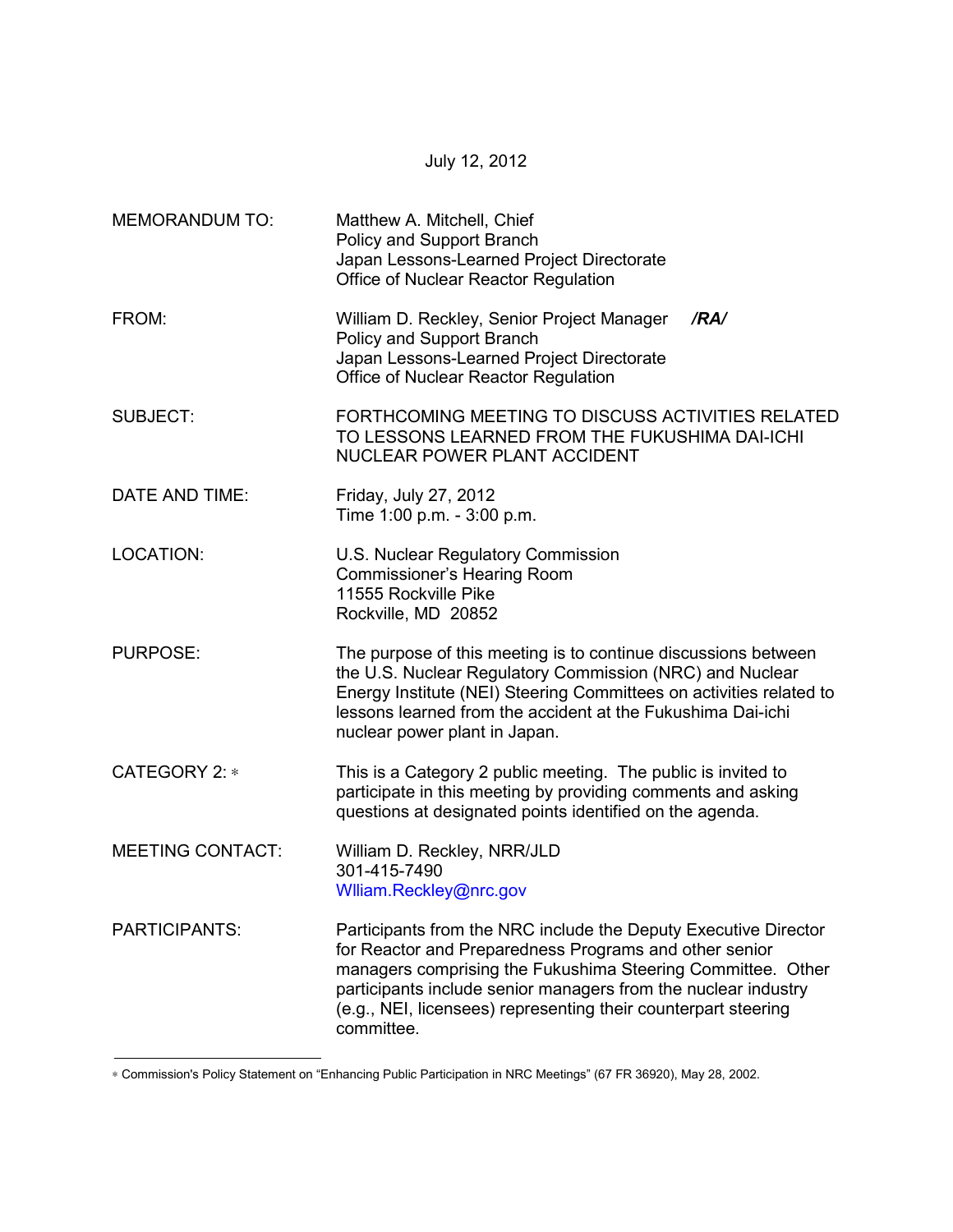M. Mitchell  $-2 -$ 

Interested members of the public can participate in this meeting via a toll-free audio teleconference. Please dial in using toll free number (888) 220-3090 and pass code: 69958.

To view the meeting by webcast, please visit: http://video.nrc.gov

Due to the high level of interest in this topic, people who are planning to attend (either in person or via phone) are strongly encouraged to inform the meeting contact ahead of time. This will allow any necessary adjustments to the meeting location and/or teleconference arrangements to facilitate participation.

The NRC provides reasonable accommodation to individuals with disabilities where appropriate. If you need a reasonable accommodation to participate in a meeting, or need a meeting notice, a transcript, or other information from a meeting in another format (e.g., Braille, large print), please notify the NRC's meeting contact. Determinations on requests for reasonable accommodation will be made on a case-by-case basis.

Enclosure: Agenda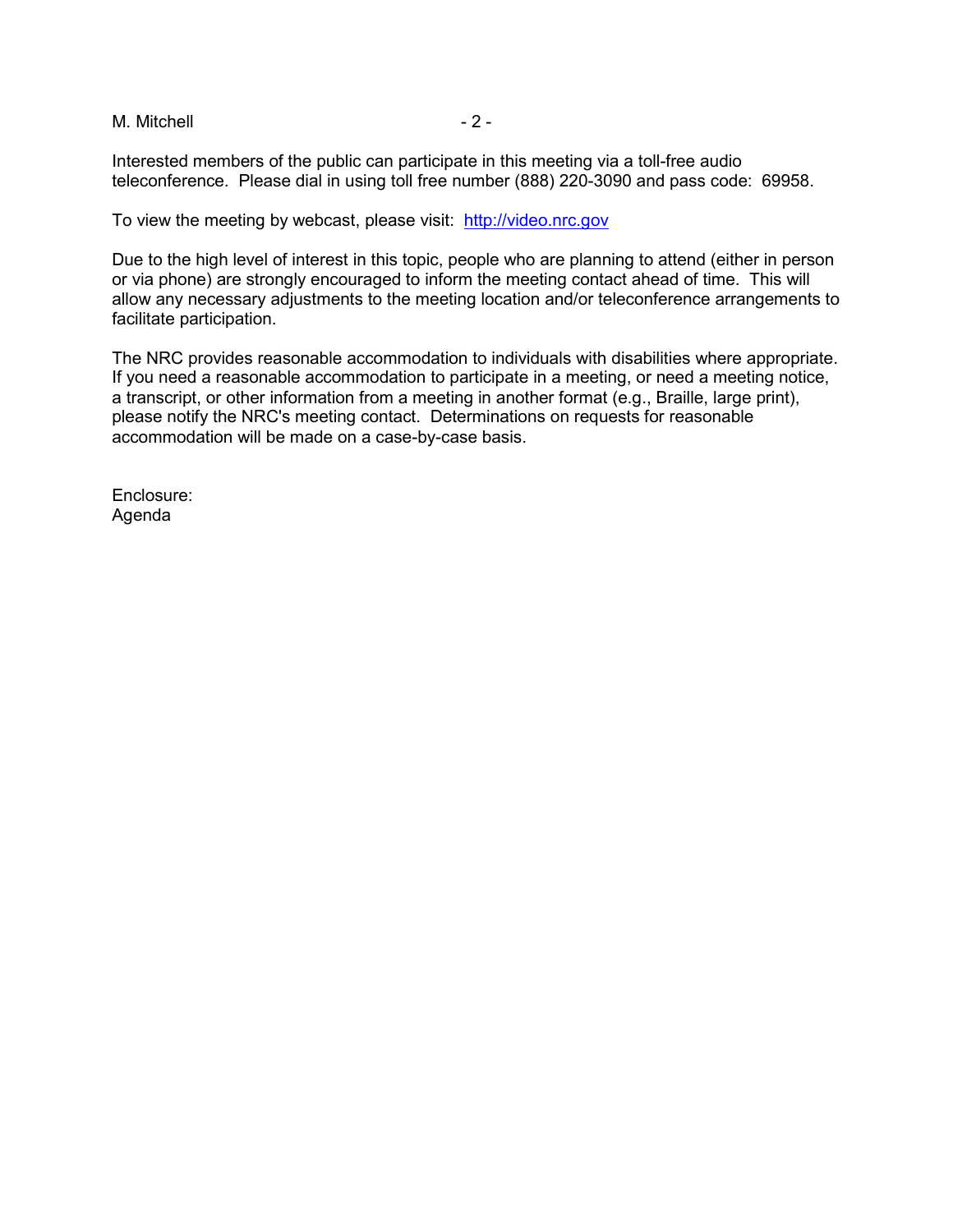M. Mitchell  $-2 -$ 

Interested members of the public can participate in this meeting via a toll-free audio teleconference. Please dial in using toll free number (888) 220-3090 and pass code: 69958.

To view the meeting by webcast, please visit: http://video.nrc.gov

Due to the high level of interest in this topic, people who are planning to attend (either in person or via phone) are strongly encouraged to inform the meeting contact ahead of time. This will allow any necessary adjustments to the meeting location and/or teleconference arrangements to facilitate participation.

The NRC provides reasonable accommodation to individuals with disabilities where appropriate. If you need a reasonable accommodation to participate in a meeting, or need a meeting notice, a transcript, or other information from a meeting in another format (e.g., Braille, large print), please notify the NRC's meeting contact. Determinations on requests for reasonable accommodation will be made on a case-by-case basis.

Enclosure: Agenda

DISTRIBUTION:

| DISTRIBUTION:                  |                                  |
|--------------------------------|----------------------------------|
| <b>PUBLIC</b>                  | RidsOgcMailCenter Resource       |
| <b>JLD R/F</b>                 | RidsOpaMail Resource             |
| TWertz                         | <b>RidsNrrDorl Resource</b>      |
| <b>PMNS Resource</b>           | <b>RidsNrrLASRohrer Resource</b> |
| <b>OWFN Receptionist</b>       | RidsAcrsAcnw MailCTR Resource    |
| RidRidsRgn1MailCenter Resource | RidsRgn2MailCenter Resource      |
| RidsRgn3MailCenter Resource    | RidsRgn4MailCenter Resource      |
| ASnyder, EDO RIII              | DScrenci, OPA RI                 |
| MFranke, EDO RI & RIV          | RHannah, OPA RII                 |
| MMcCoppin, EDO RII             | VMitlyng, OPA RIII               |
| <b>VDricks, OPA IV</b>         |                                  |

#### **ADAMS Accession No.:** ML12187A002

| <b>OFFICE</b> | PM:<br>NRR/JLD/PSB | <b>A: NRR/DORL</b> | <b>BC: NRR/JLD/PSB</b> | NRR/JLD/PSB<br>PM: |
|---------------|--------------------|--------------------|------------------------|--------------------|
| <b>NAME</b>   | <b>WReckley</b>    | <b>BClayton</b>    | <b>MMitchell</b>       | WReckley           |
| <b>DATE</b>   | 07/05/2012         | 07/05/2012         | 07/12/2012             | 07/12/2012         |

 **OFFICIAL RECORD COPY**